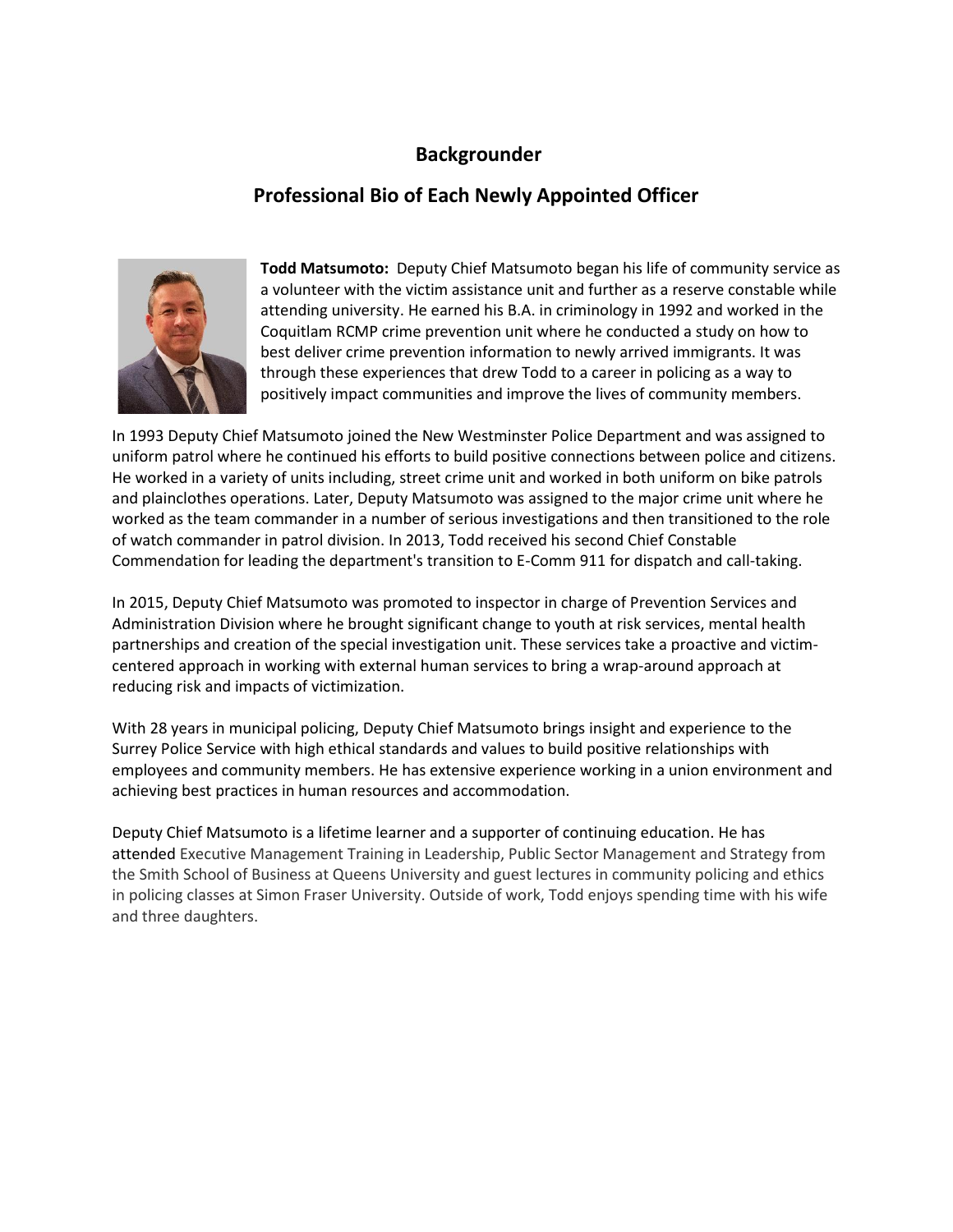

(FSOC)

**Lav Mangat:** Superintendent Lavinder (Lav) Mangat has over 26 years of public service experience. Five years with the provincial corrections branch and twentyone years with the RCMP. His policing experience spans local, provincial and national/international levels. He has served with White Rock RCMP Detachment, Surrey RCMP Detachment, Financial Crimes Program, Border Integrity Program, Integrated Homicide Investigative Team, Major Fraud, Emergency Management, Administrative Services and more recently the Federal Serious and Organized Crime

Supt. Mangat was born and raised in Surrey B.C. and is fluent in Punjabi. His family's roots run deep in Surrey, owning one of the first Punjabi Food Market's in Surrey at the time, "Mangat Brother's Supermarket". He has volunteered with the Surrey Sports community for over 25 years; playing and coaching Field Hockey and Soccer and continues to volunteer his time within the Surrey sports community today.

Supt. Mangat holds a Bachelor of Arts Degree in Business Management, a Master of Arts Degree in Strategic Communications and Leadership and certificates in Management, Project Management and Change Management.



**Allison Good:** Superintendent Allison Good brings with her 23 years of policing service throughout British Columbia. She is presently the Inspector in-charge of operations at the Ridge Meadows detachment, and prior to that she led the Emergency & Operational Planning Unit and the Diversity & Indigenous Peoples Unit at the Surrey detachment.

Before returning to the lower mainland, Supt. Good served 12 years in the North and South East Districts of B.C. In many of these locations she formed close relationships with the community, recognizing the value of diversity, inclusion and connecting with the people where she policed. In her opinion the highest accolade she has ever received was from a Tsilhqot'in Chief who named his daughter after her. Upon her return to the lower mainland, she served in Surrey taking on various roles and ranks including frontline policing in the Newton District of Surrey and the Operational Review Unit. She has extensive experience in managing major events at a municipal, regional, and provincial level. She is a gold commander and recognized as a subject matter expert in major event planning and public safety.

Superintendent Good grew up in Surrey and graduated from Earl Marriott high school where members of her immediate family still reside. She has a B.A. in archeology from Simon Fraser University where she met her husband to whom she has been married for over 20 years and shares two daughters. Allison and her family are avid outdoor enthusiasts and spend many hours hiking, biking & camping.